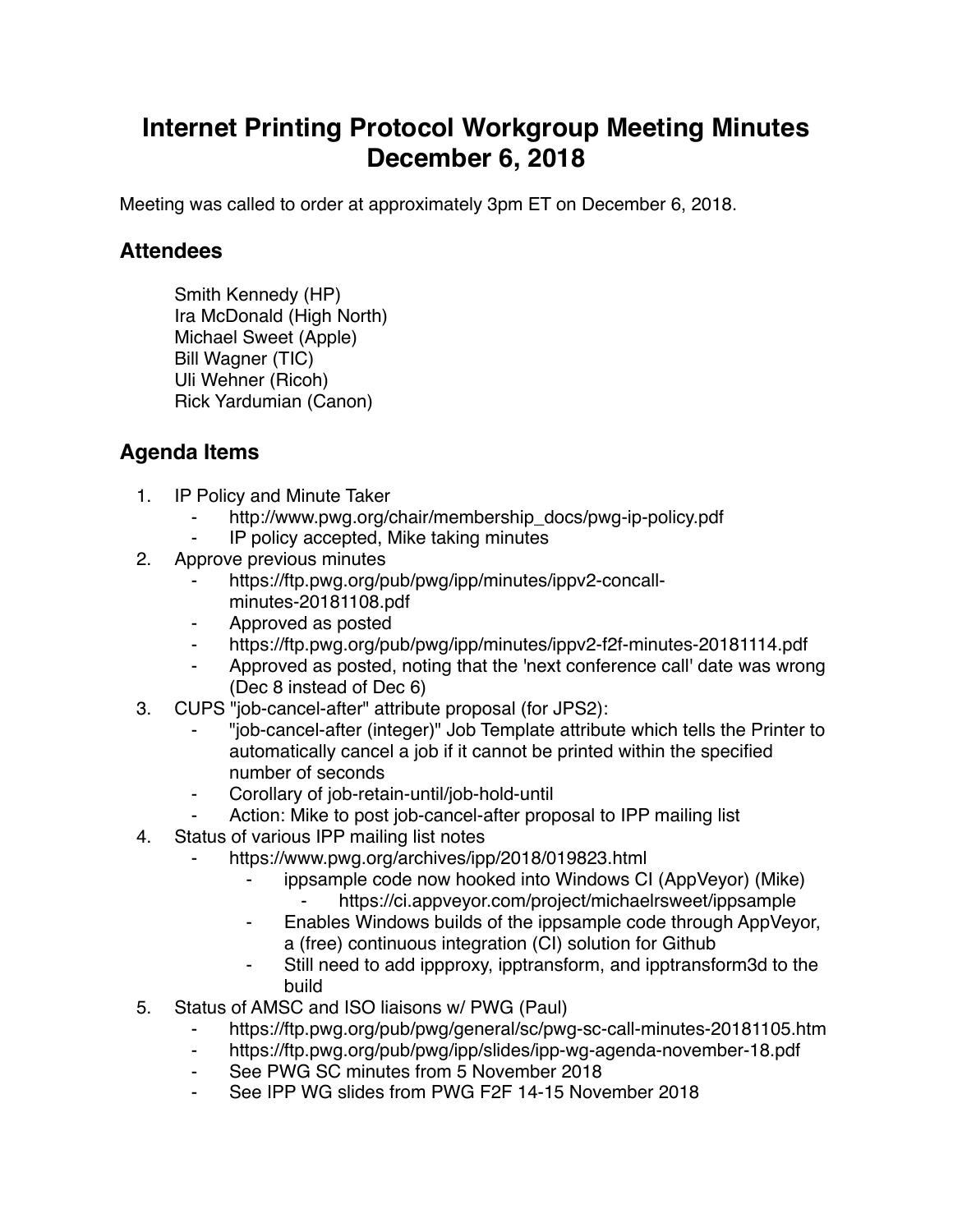- 6. Status of Safe G-Code (Mike)
	- ⁃ https://ftp.pwg.org/pub/pwg/ipp/wd/wd-pwgsafegcode10-20180704-rev.pdf
	- ⁃ Prototype draft PWG F2F discussion in November 2018
	- Schedule IPP WG Last Call Q1 2019
- 7. Status of IPP 3D Printing Extensions v1.1 (Mike)
	- https://ftp.pwg.org/pub/pwg/ipp/wd/wd-ipp3d11-20180704-rev.pdf
	- ⁃ Prototype draft PWG F2F discussion in November 2018
	- Schedule IPP WG Last Call Q1 2019
- 8. Status of How to Print Using the IPP (Mike)
	- https://ftp.pwg.org/pub/pwg/ipp/wd/wd-ippguide-20181109.html
	- ⁃ https://github.com/istopwg/pwg-books
	- ⁃ Stable draft PWG F2F call for final comments in November 2018
		- No comments
		- ⁃ Consensus is to publish
	- ⁃ Schedule Publication in Q4 2018
	- Action: Mike to publish How to Print using the IPP
- 9. Status of IPP Encrypted Jobs and Documents (Mike)
	- https://ftp.pwg.org/pub/pwg/ipp/wd/wd-ipptrustnoone10-20180328-rev.pdf
	- ⁃ Interim draft PWG F2F discussion in November 2018
	- ⁃ Good news PGP-based path forward!
	- Schedule Prototype draft Q2 2019
- 10. Status of IPP System Service (Ira/Mike)
	- https://ftp.pwg.org/pub/pwg/ipp/wd/wd-ippsystem10-20180701-rev.pdf
	- ⁃ Prototype draft PWG F2F review in November 2018
	- ⁃ Prototyping tasks being tracked as a Github project in "ippserver"
	- Schedule Stable draft in Q1 2019
- 11. Status of IPP Everywhere Printer Self-Certification 1.0 Update 3
	- http://ftp.pwg.org/pub/pwg/ipp/minutes/ippv2-f2f-minutes-20181114.pdf
	- ⁃ https://www.pwg.org/ipp/everywhere.html
	- ⁃ Released on 9 November 2018
	- ⁃ The Windows installer no longer depends on Visual Studio DLLs.
	- ⁃ The tools have been updated to incorporate the bug fixes from CUPS 2.2.5 through CUPS 2.2.9.
	- ⁃ The document tests now support the new PWG Raster sample files.
	- The test scripts now use an exact match for the printer's DNS-SD name.
- 12. Status of IPP Everywhere 1.1 (Mike)
	- https://ftp.pwg.org/pub/pwg/ipp/wd/wd-ippeve11-20180926-rev.pdf
	- ⁃ Prototype draft PWG F2F review in November 2018
	- Schedule PWG Last Call Q1 2019
- 13. Status of IPP Everywhere 1.1 Self-Certification Manual 1.1 (Mike)
	- https://ftp.pwg.org/pub/pwg/ipp/wd/wd-ippeveselfcert11-20180704-rev.pdf
	- ⁃ Prototype draft PWG F2F review in November 2018
	- Schedule PWG Last Call Q1 2019
	- Tool updates needed for new operations, any web site changes
	- ⁃ Q: If we use Github to host the PWG web site, how to submit printers?
		- Github issues/pull requests, mailing list submissions?
			- But these lose the privacy of the submissions?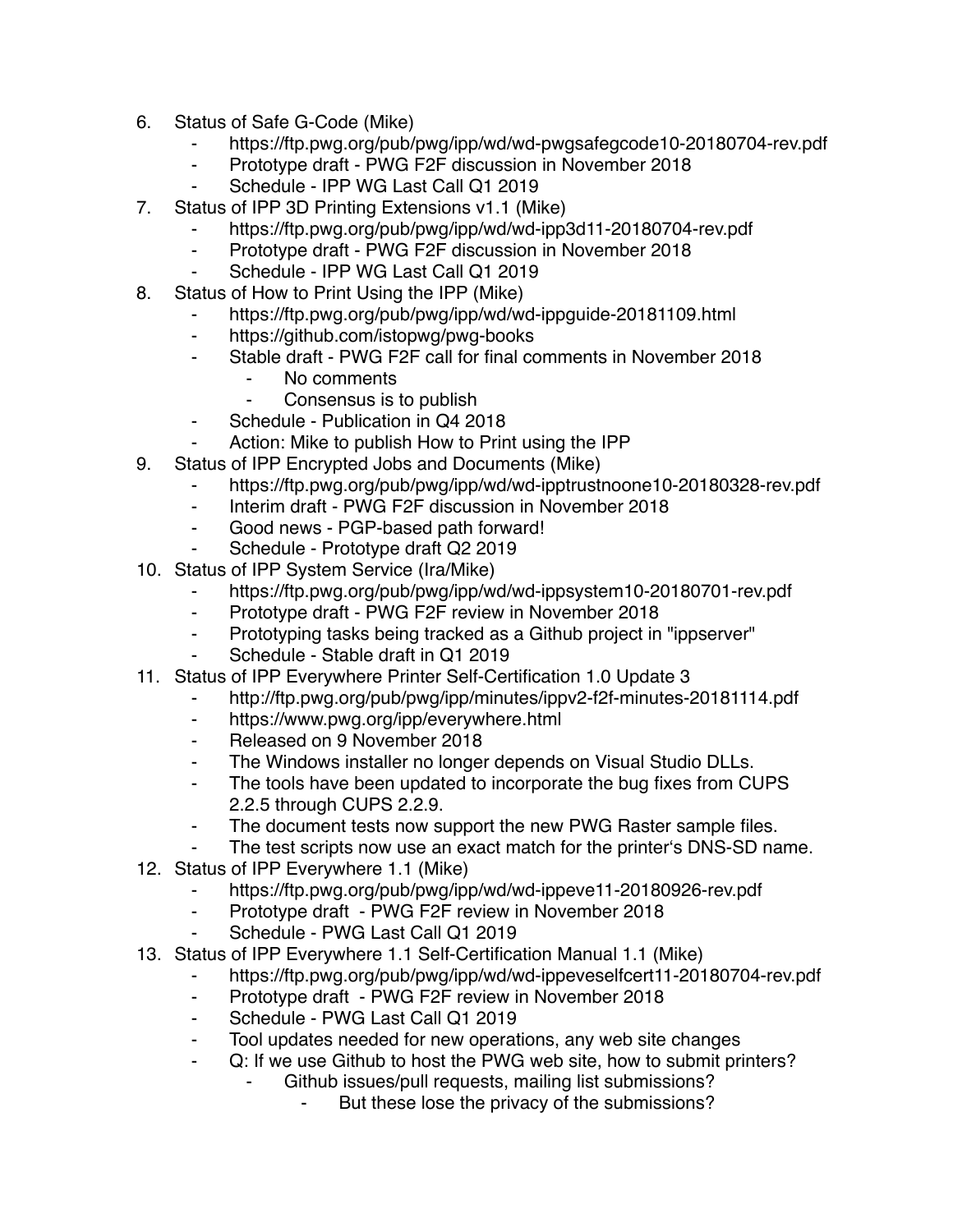- Maybe have a separate private mailing list for submissions?
- Goals:
	- **Privacy**
	- ⁃ Ease of use
	- Minimize admin overhead
	- A: Continue discussions
- 1. Status of IPP Document Object v1.1 (Mike)
	- ⁃ https://ftp.pwg.org/pub/pwg/ipp/wd/wd-ippdocobject11-20181022.pdf
	- ⁃ Interim draft PWG F2F review in November 2018
	- ⁃ Prototyping tasks being tracked as a Github project in "ippserver"
	- ⁃ Schedule Stable draft in Q1 2019
- 2. Status of IPP Job Extensions v1.1 (Mike)
	- https://ftp.pwg.org/pub/pwg/ipp/wd/wd-ippjobext11-20181023-rev.pdf
	- ⁃ Interim draft PWG F2F discussion in November 2018
	- Schedule Prototype draft Q1 2019
- 3. Status of IPP Authentication Methods (Smith)
	- ⁃ https://ftp.pwg.org/pub/pwg/ipp/wd/wd-ippauth-20181109-rev.pdf
	- ⁃ Interim draft PWG F2F review in November 2018
	- ⁃ IPP WG consensus to publish as PWG Best Practice
	- Schedule TBD
- 4. Status of Job and Printer Extensions v2 (Smith)
	- ⁃ https://ftp.pwg.org/pub/pwg/ipp/wd/wdippjobprinterext2v20-20180904.docx
	- ⁃ https://ftp.pwg.org//pub/pwg/ipp/slides/IPP-Job-Storage-v2-20181116.pdf
	- ⁃ Initial draft PWG F2F review in November 2018
	- Schedule Prototype draft Q2 2019
- 5. Status of PWG Printer MIB and IPP MFD Alerts 1.1 (Ira)
	- http://ftp.pwg.org/pub/pwg/ipp/wd/wd-pmpmfdalerts10-20180813-rev.pdf
	- ⁃ Interim draft PWG F2F review in November 2018
	- Schedule Prototype draft Q2 2019
- 6. Open Printing website update (Ira)
	- ⁃ OP monthly call (11/13/18) next (12/12/18)
	- OP renovation calls weekly on Wednesdays
	- ⁃ Using Jekyll (instead of WordPress)
	- ⁃ New OP home page prototypes other pages in progress

## **Next Steps / Open Actions**

- Next conference calls on January 17 and January 31, 2019 at 3pm ET
- Action: Mike to post job-cancel-after proposal to IPP mailing list
- Action: Mike to publish How to Print using the IPP
- Action: Mike to post summary of proposed IPP Everywhere 1.1 spec changes (PENDING)
- Action: Paul to get a list of common concrete standards that can be shown as example material-type values, maybe other environmental values? (PENDING)
- Action: Smith to post system notification discussion to IPP mailing list (DONE)